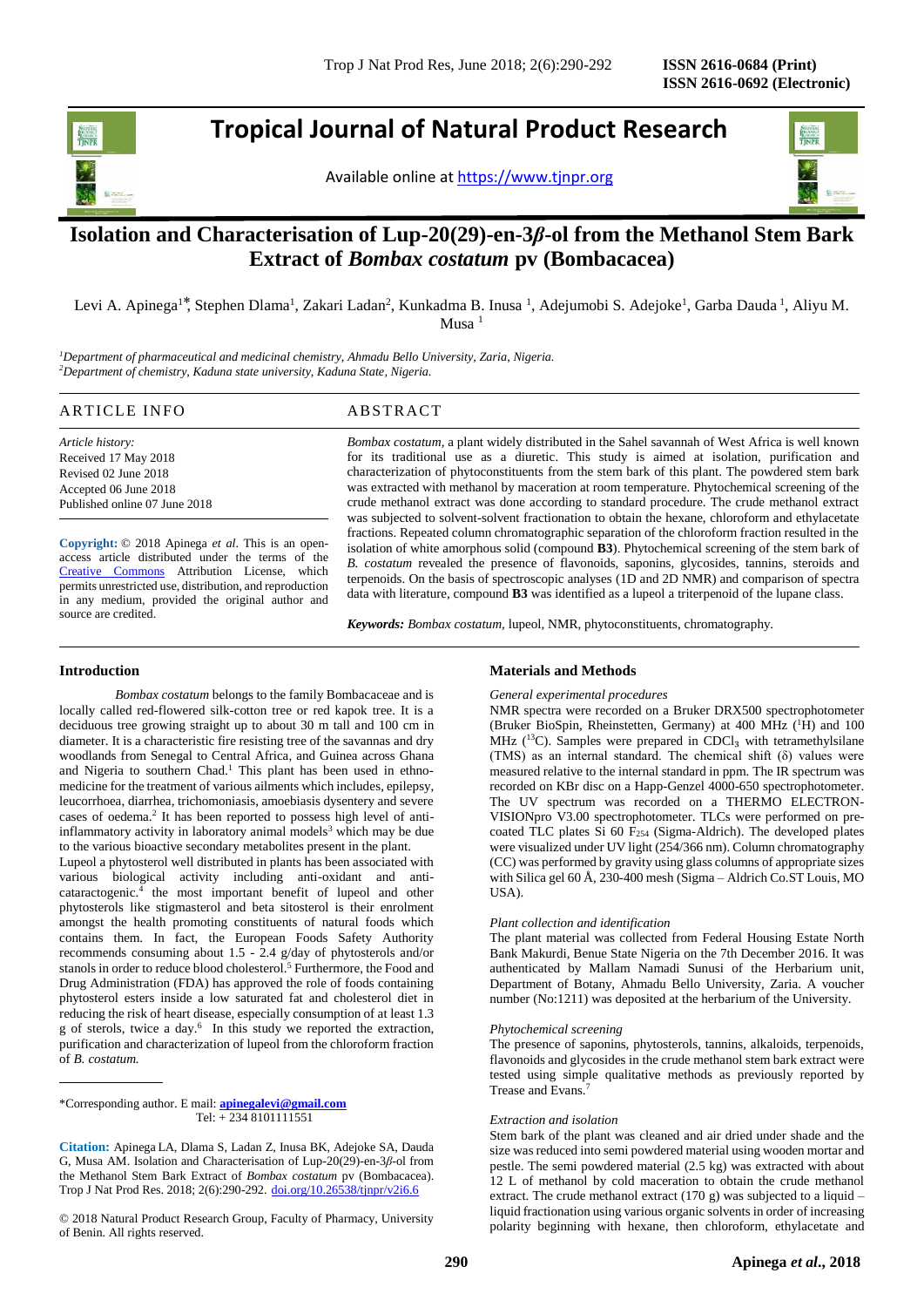butanol. The chloroform fraction was subjected to column chromatography using silica gel and eluted with 100% chloroform, then a step-wise gradient of increasing polarity with ethyl acetate up to chloroform:ethyl acetate (95:5). A total of 32 column fractions were collected. Fraction coded B3 was re-chromatographed on silica gel column, eluted with a solvent mixture of chloroform:ethyl acetate (90:10). The eluate on drying gave a white amorphous solid (compound B3, 50 mg).

# **Results and Discussion**

The methanol stem bark extract of *B. costatum* was screened for the presence of the following secondary metabolites, alkaloids, glycoside flavonoids, carbohydrates tannins terpenoids and saponins. The phytochemical content was found to be similar to that reported by Mesheck.<sup>3</sup> The presence of these phytochemical constituents in the methanol extract is quite instructive as it lends credence to the use of the plant for medicinal purposes, although a lot of plants have non-toxic glycosides, when hydrolyzed to phenolic compounds, they may be toxic to microbial pathogens.<sup>8</sup> Saponins are known to possess the property of precipitating and coagulating red blood cells.<sup>9</sup> In aqueous solution, saponins are also known to have hemolytic effect and can likewise bind to cholesterol sites, making it possible for them to exhibit pharmacological properties.<sup>9</sup>

Alkaloids were found to be present in the methanol extract and this can be corroborated with established literature, that naturally occurring alkaloids and their synthetic derivatives have analgesic, antiplasmodial and bactericidal activities.<sup>10</sup> Hence the use of the plant in traditional medicine for the treatment of malaria, oedema, diarrhea and dysentery. The presence of flavonoids was evident. Plants containing flavonoids have been used as diuretics and laxatives.<sup>11</sup> Furthermore, anti-viral activity has been associated with tannins found in some medicinal plants.<sup>12</sup> Hence *B. costatum* with tannin content could be a source of phytochemical for the treatment of viral and bacterial infections. Therefore, these phytochemicals detected in this study may be responsible for the anti-inflammatory effect of the stem bark of this plant as reported by Meshack,<sup>3</sup> and also give credibility to the various claims of traditional application of the plant as remedies for various ailments.

#### *Isolation and characterisation*

The compound B3 (50 mg) was isolated as a white amorphous solid with a melting point of  $158 - 160^{\circ}$ C. UV  $\lambda$ max 324 nm, The IR spectrum of B<sub>3</sub> showed characteristic absorption frequencies at 3291 and 1241 cm-1 typical of the O-H and C-O bond vibrations, respectively; the absorption observed at 879 cm<sup>-1</sup> was due to an unsaturated out of plane C-H vibration; the C=C vibrations was shown around  $1636 \text{ cm}^{-1}$ as weakly intense band; stretching and bending vibrations due to methyl groups were represented by the bands at 2922 cm<sup>-1</sup> and the signal at 1453 cm-1 was due to methylenic vibration.

The <sup>1</sup>H-NMR spectrum revealed the presence of seven tertiary methyl protons at δ 0.77, 0.79, 0.8, 0.94, 0.99, 1.03 and 1.68 (integrated for 3Heach). A sextet of one proton at δ 2.37 ascribable to 19*β*–H is characteristic of lupeol. The H-3 proton showed a multiplet at  $\delta$  3.19 while a pair of broad singlets at  $\delta$  4.56 and  $\delta$  4.69 (IH, each) was indicative of olefinic protons at H-29a and H-29b. These assignments are in agreement with the structure of lupeol.<sup>13</sup> The structural assignment of B3 was further substantiated by the <sup>13</sup>C-NMR experiments which showed seven methyl groups at δc: 28.14 (C-23), 18.17 (C-28), 16.12 (C-25), 16.27 (C-26), 15.52 (C-24), 14.69 (C-27) and 19.45 (C-30)]; the signals due to an exomethylene group at  $\delta$ c: 109.67 (C-29) and 151.12 (C-20)]; ten methylene, five methine and five quaternary carbons were assigned with the aid of DEPT experiment. The deshielded signal at δc 79.15 was due to C-3 with a hydroxyl group attached to it. The confirmation of the structure of B3 was accomplished through the use of 2D NMR experiments.

In the HMBC spectrum, the methine proton signal at δH 1.68 (H-30) showed cross peaks with a quaternary carbon signal (δc 151.12, C-20) by *J2* correlation, a methine carbon signal (δc 109, C-29) by *J*3 correlation and a methane carbon signal δc 48.44 (C18). The methyl signal at δH 1.03 (H-26) showed cross peaks with quarternary carbon signals δc 43.15 (C-14) and a methine carbon δc 50.57 (C-9)], a methylene proton at δH 0.95 (H-15) showed cross peaks with two methine carbon δc 79.15 (C-3),55.43 (C-5) and a quarternary carbon at

δc 39.01 (C-4). The pair of broad singlets of olefinic proton at δH 4.56 and 4.69 showed cross peaks with a methylene carbon signal [δc 48.13 (C-19) and δc 19.45 (C-30)] by *J3* correlation. The forgoing spectral analysis and, comparison with reported data, led us to propose the structure of B3 as lupeol, a pentacylic triterpenoid (Figure 1).

# **Table 1:** Qualitative phytochemical analysis of the methanol

stem bark extract of *B. costatum.*

| Phytochemicals    | Inference |
|-------------------|-----------|
| Saponins          | present   |
| <b>Tannins</b>    | present   |
| Alkaloids         | present   |
| <b>Flavonoids</b> | present   |
| Carbohydrates     | present   |
| Glycosides        | present   |
| <b>Steroids</b>   | present   |
| Terpenoids        | present   |

| <b>Table 2:</b> Spectra data for compound B3 (CDCl <sub>3</sub> , 400 MHz) with |  |
|---------------------------------------------------------------------------------|--|
| TMS as the reference standard.                                                  |  |

| <b>Position</b> | I MS as the reference standard.<br>$\delta^4H$ | $\delta^{13}C$ | <b>DEPT 135</b> |
|-----------------|------------------------------------------------|----------------|-----------------|
| 1               | 0.87                                           | 38.91          | CH <sub>2</sub> |
| $\sqrt{2}$      | 1.52                                           | 27.46          | CH <sub>2</sub> |
| 3               | 3.19                                           | 79.15          | <b>CH</b>       |
| $\overline{4}$  | $\sim$                                         | 39.01          | $\mathsf{C}$    |
| 5               | 0.68                                           | 55.43          | <b>CH</b>       |
| 6               | $\sim$                                         | 18.46          | CH <sub>2</sub> |
| 7               | 1.37                                           | 34.32          | CH <sub>2</sub> |
| 8               | 40                                             | 40.87          | C               |
| 9               | 1.26                                           | 50.57          | CН              |
| 10              | $\sim$                                         | 37.31          | $\mathbf C$     |
| 11              | 1.42                                           | 21.07          | CH <sub>2</sub> |
| 12              | 1.66                                           | 25.35          | CH <sub>2</sub> |
| 13              | ۰                                              | 38.19          | CH              |
| 14              | -                                              | 42.97          | $\mathbf C$     |
| 15              | 0.95                                           | 28.18/27.59    | CH <sub>2</sub> |
| 16              | 1.47                                           | 35.73          | CH <sub>2</sub> |
| 17              |                                                | 43.15          | $\mathsf C$     |
| 18              | 1.37                                           | 48.44          | CH              |
| 19              | 2.37                                           | 48.13          | <b>CH</b>       |
| 20              | - 1                                            | 151.12         | $\mathbf{C}$    |
| 21              | 1.91                                           | 29.77          | CH <sub>2</sub> |
| 22              | 1.18                                           | 40.02          | CH <sub>2</sub> |
| 23              | 0.99                                           | 28.14          | CH <sub>3</sub> |
| 24              | 0.77                                           | 15.52          | CH <sub>3</sub> |
| 25              | 0.79                                           | 16.12          | CH <sub>3</sub> |
| 26              | 1.03                                           | 16.27          | CH <sub>3</sub> |
| 27              | 0.93                                           | 14.69          | CH <sub>3</sub> |
| 28              | 0.77                                           | 18.17          | CH <sub>3</sub> |
| 29              | 4.69, 4.56                                     | 109.67         | CH <sub>2</sub> |
| 30              | 1.68                                           | 19.45          | CH <sub>3</sub> |